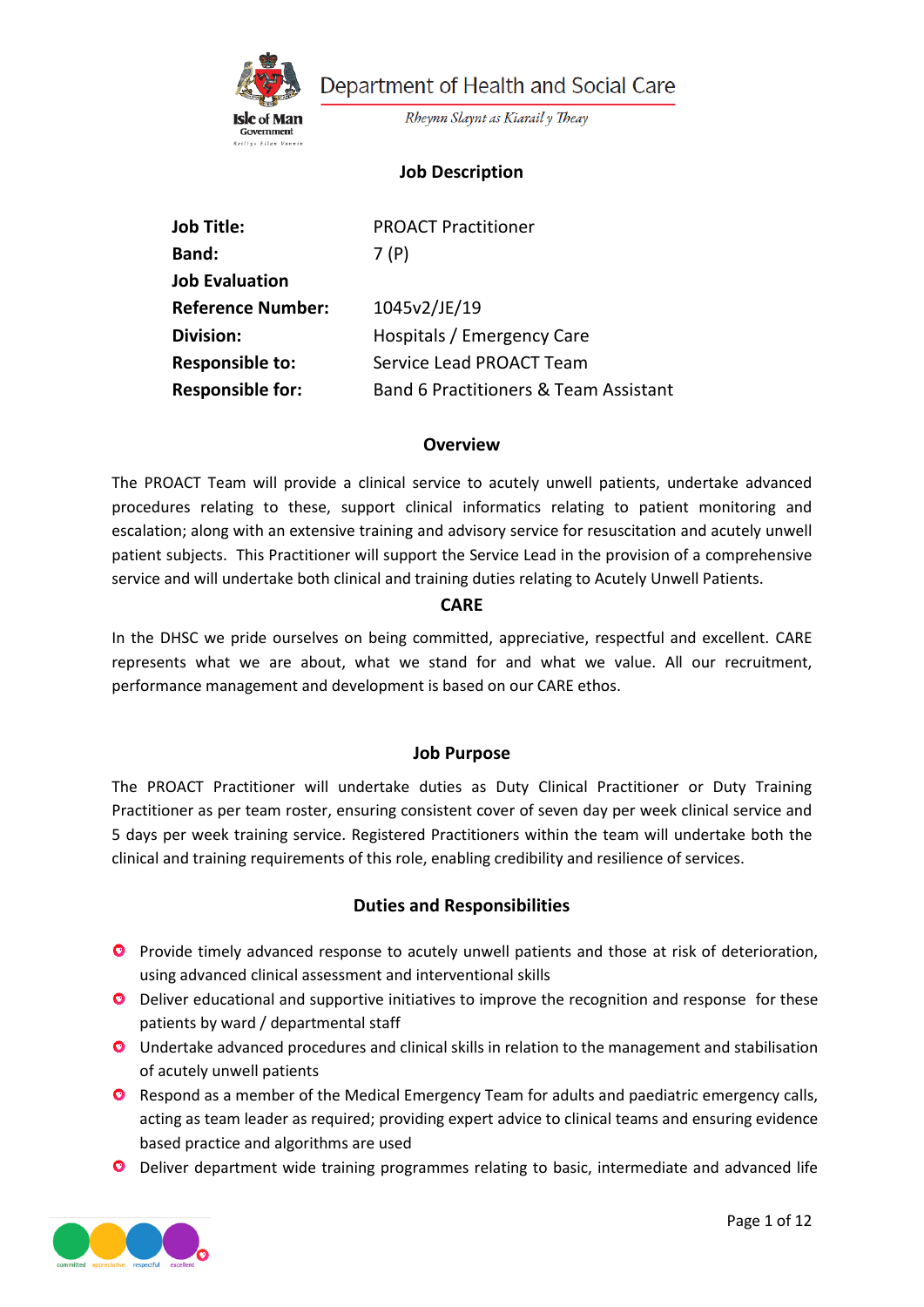support for adult and paediatric patients

- **O** Assist in the delivery of department wide training programmes relating to acutely unwell patients and those at risk of deterioration
- Assist in the delivery of department wide training programmes relating to the introduction and expansion of clinical informatics systems for National Early Warning Scoring system and Track & Trigger
- **O** Provide expert guidance to DHSC staff relating to the management of acutely unwell patients, cardiopulmonary resuscitation and decision making surrounding these topics
- Ensure all clinical areas have effective systems in place for checking emergency / resuscitation equipment and that equipment is available and fit for purpose
- **O** The duties in this job description are not exhaustive and may vary during the ongoing development of this new team



### **Organisational Structure**

## **Communication and Relationship Skills**

The communication and relationship skill requirements of this role are:

- $\bullet$ Establish and maintain good working relationships with DHSC staff at all levels, using excellent written and verbal communication skills offering assistance and guidance in a professional and courteous manner
- Communicate effectively with clinical teams, patients and relatives in assisting with decision making, care planning and discussions relating to ceilings of care and resuscitation
- Engage all staff in and promote clinical learning opportunities, to encourage recurrent learning and adoption of evidence based practice to facilitate the delivery of high quality care
- $\bullet$ Deal sensitively with distressing information regarding clinical outcome, patient outcome

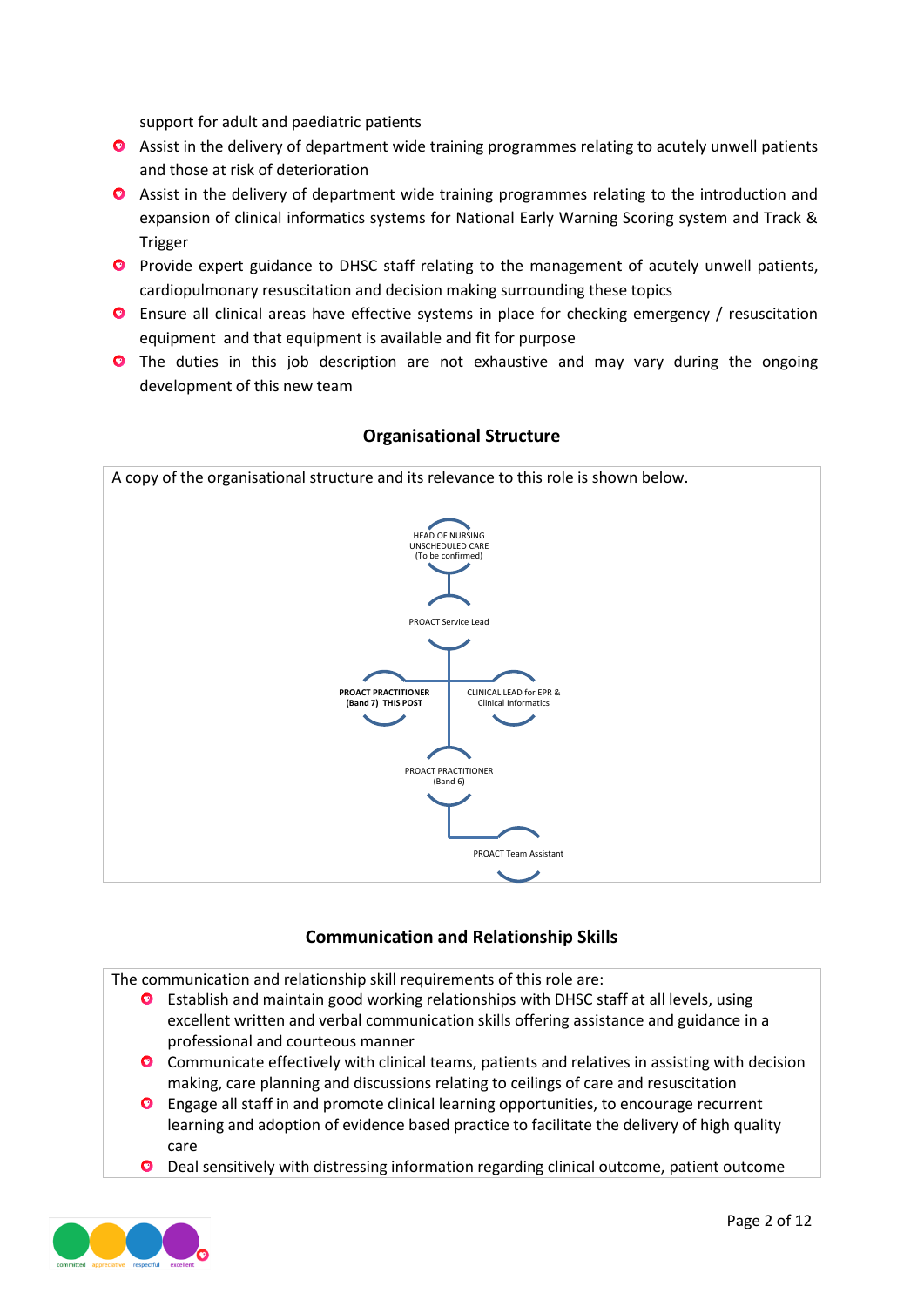data, debrief post emergency / critical incident and training course candidate results

- Debrief staff & relatives post medical emergency / resuscitation event as required. Providing support and explanations for highly distressed, agitated or potentially aggressive relatives during and / or after a sudden medical emergency, cardiac arrest or unexpected death
- Work collaboratively with team members to exhibit commitment to quality, efficiency and a delivery of a highly regarded service
- Attend, participate in and lead team meetings, when required; representing PROACT Team at Acute Illness Recognition and Resuscitation Committee meetings and other forums as required

### **Knowledge, training and experience required to do the job**

The essential knowledge, training and experience requirements of this role are:

- **O** Registered Health Care Professional with current registration
- Minimum of 5 years post registration experience in acute care / critical care areas
- **Q** Advanced Life Support Provider Course
- **O** Resuscitation Council Generic Instructor Course
- Advanced life Support Course Approved Instructor (or will to work towards)
- **O** Recognised Teaching & Assessing Course
- **O** Degree Level Qualification
- **O** Relevant post registration qualification or clinical course
- Extended roles including venepuncture, cannulation, catheterisation
- Experience of managing patients requiring non-invasive respiratory support
- **O** Experience of providing training to clinical staff

The desirable knowledge, training and experience requirements of this role are:

- **O** Paediatric Life Advanced Life Support Provider
- **O** Advanced Patient Assessment Course
- **O** Experience of leading emergency team response
- Experience of delivering resuscitation / acutely ill patient related training

## **Analytical and Judgement Skills**

The analytical and judgement skill requirements of this role are:

- Work collaboratively with other PROACT Team members, Service Lead and the multiprofessional teams in clinical areas to enable delivery of team services
- **O** Demonstrate autonomous decision making, advising medical, nursing and healthcare professionals regarding acutely unwell patients and their need for referral to critical care services
- **O** Take responsibility for the accurate assimilation, interpretation and reporting of changing patient condition; ensuring the initiation of appropriate treatment through prompt escalation of concerns to treating teams / anaesthetists
- **O** Recognise own limitations and identify the need to refer to / consult other health care professionals or PROACT team members
- **O** Confidently challenge decision making regarding ceilings of care, resuscitation and escalation of care
- Utilise candidate assessment skills to undertake formal assessment of competency on

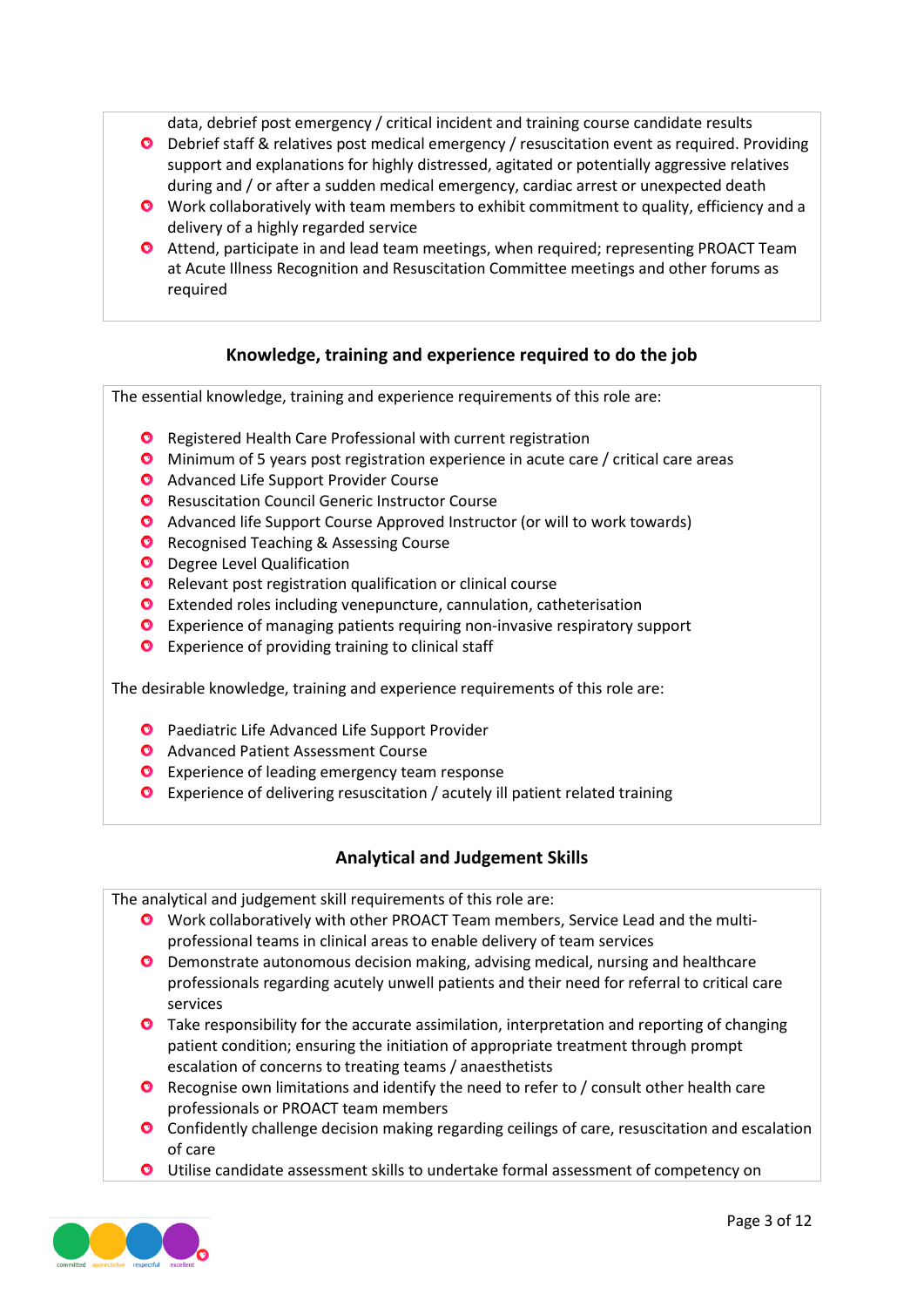nationally accredited courses, confidently challenging and correcting practice where required

### **Planning & Organisational Skills**

The planning and organisation skill requirements of this role are:

- Flexible in approach to working practice across a 7 day per week period, covering Clinical or Training practice as per roster
- **P** Prioritise and organise allocated workload effectively, seeking opportunities to promote training and support in clinical areas
- O Delegate workload appropriately to Band 6 Practitioner and Team Assistant
- **O** Manage a caseload of referred patients within span of clinical shift
- Ensure accurate time keeping on nationally accredited courses, updating the course director of variations, updating instructors of timings within sessions as required
- Co-ordinate room changes / instructor changes / candidate room movements within courses as required
- Adapt to frequent interruptions and changing situations in a calm and professional manner
- **O** Flexible within contracted hours to meet the needs of clinical shifts and scheduled training courses, and training activities which may occur outside normal working hours
- **O** Flexible in approach to competency development and extension of role as service develops

#### **Physical Skills**

The physical skill requirements of this role are:

- Undertake physical assessment of patients and taking remedial actions such as repositioning, initiating treatment and attaching monitoring
- **Perform advanced clinical roles such as venepuncture, cannulation, arterial blood gas** analysis and catheterisation
- Develop skills to undertake advanced invasive procedures such as Midline insertion as service develops requiring specific advanced clinical skills and use of ultrasound imaging equipment
- Undertake faculty demonstrations during training courses, including acting as a simulated patient, relative or responder according to script / scenario template
- **O** Demonstrate cardiopulmonary resuscitation and operation of automated external training defibrillator during sessions as required
- **O** Movement of training manikins and equipment trolleys around training department and to main hospital buildings as required for the delivery of training sessions
- Set-up, operation and troubleshooting of training manikins / software systems and audiovisual equipment for presentations
- **Provide simple maintenance for training equipment in / out of training sessions, including** replacement of consumables, charging, battery changes, software updates
- **O** Set up / Clearing / disassembly of training equipment, cleaning and decontaminating as applicable

**Patient/Client Care**

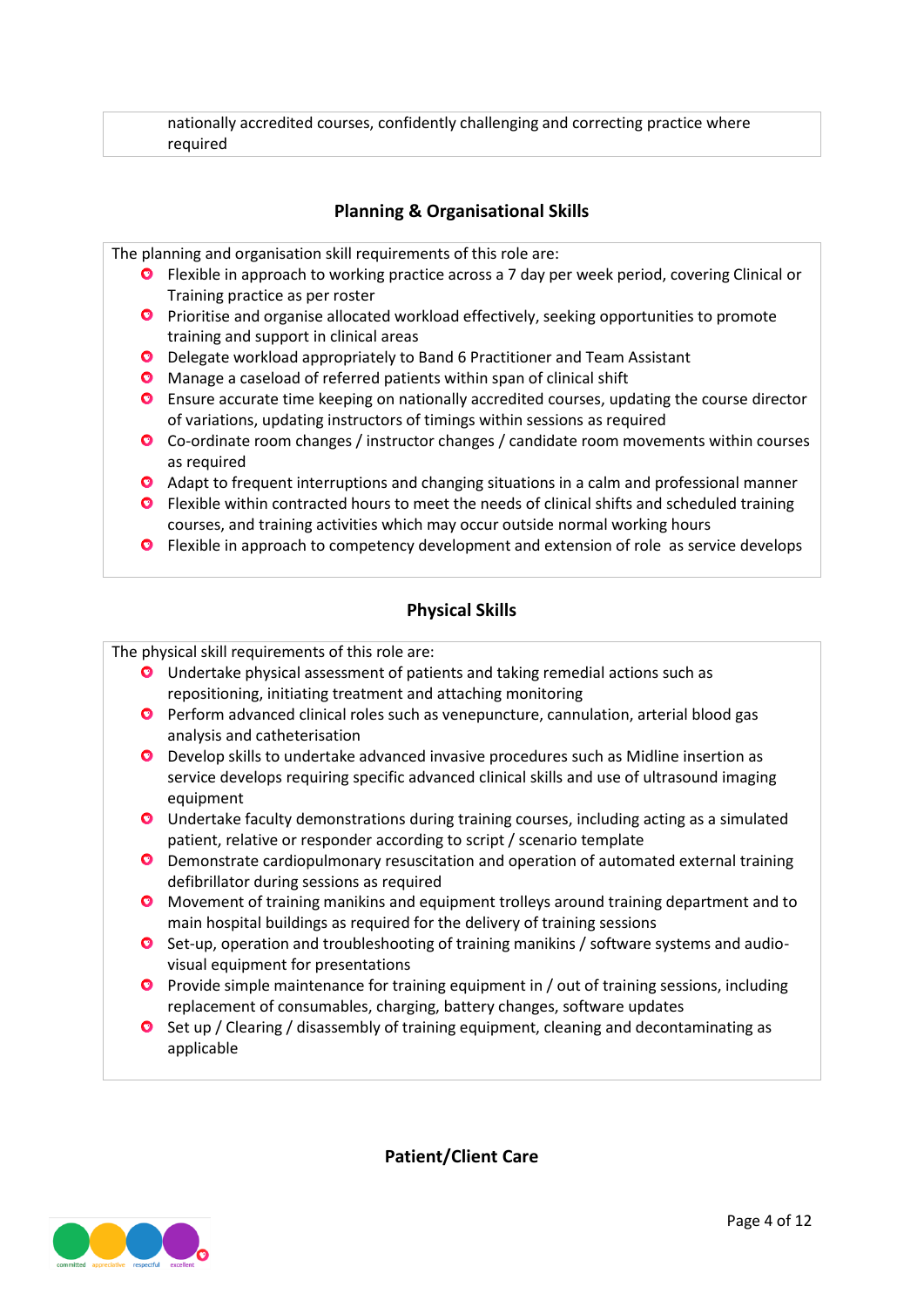- **P** Provide advanced clinical assessment and response to acutely unwell patients and those who are deteriorating in wards and departments
- **O** Respond to bleep alerts for patients scoring 7 or above on Track & trigger system
- **O** Respond to bleep alerts to patients who are giving rise to clinical concerns or undergoing / requiring specific intervention or equipment, regardless of NEWS score
- Undertake scheduled pre-operative visits for patients due for admission to ICU / HDU and undertake post discharge visits / follow-up visits within 36 hours of discharge to the ward area (or sooner if requested), sourcing further referrals or escalating concerns to treating teams / anaesthetists as required
- Undertake advanced procedures for the management and stabilisation of acutely unwell patients
- Attend and participate in Medical Emergency Team response for adult and paediatric cases, providing expert guideline advice and acting as team leader where required, ensuring completion of Medical Emergency Team call record form
- Demonstrate advanced resuscitation skills and be able to delegate tasks appropriately in clinical emergency situations
- **O** Be visible in clinical areas to respond to queries and requests for support; meeting new members of staff to ensure familiarity with emergency call procedures, resuscitation equipment and escalation processes

# **Policy and Service Development**

The policy and service development requirements of this role are:

- **O** Lead the development and review of policies within allocated lead subject areas which influence departmental and DHSC policies for acute illness management, advanced clinical procedures and resuscitation
- **O** Participates in team audit activity and contributes to any remedial actions as directed by the Service Lead
- Lead audit and development activities in allocated lead subject areas, reporting and presenting findings, activities and developments at professional meetings and forums
- Undertake snapshot audits of emergency equipment checking compliance, recording findings on databases & escalating concerns to Service Lead
- Establish and maintain respectful and professional relationships with all contacts to the PROACT Team, reporting any comments / concerns / compliments to the Service Lead
- **O** Lead risk assessment activity within training environments and reports concerns relating to safety of equipment / processes to the Service Lead
- Gathers information and initiates / supports investigation of untoward incidents, initiating remedial action as necessary

# **Financial and Physical Resources**

The financial and physical resource requirements of this role are:

- Utilise clinical equipment and consumables in a cost effective manner
- **O** Assist Service Lead with budget planning
- Advise on the assembly, operation and troubleshooting of specialised clinical equipment such as infusion devices, humidification systems, cardiac / telemetry monitoring, high flow oxygen systems and non-invasive ventilation, external cardiac compression devices (LUCAS), manual defibrillators for external cardiac pacing and synchronised cardioversion
- **O** Support clinical areas in their correct use and troubleshooting of Patientrack system, guiding the application of appropriate variances and flags
- **O** Seek opportunities in clinical areas to undertake spot checks of compliance with emergency

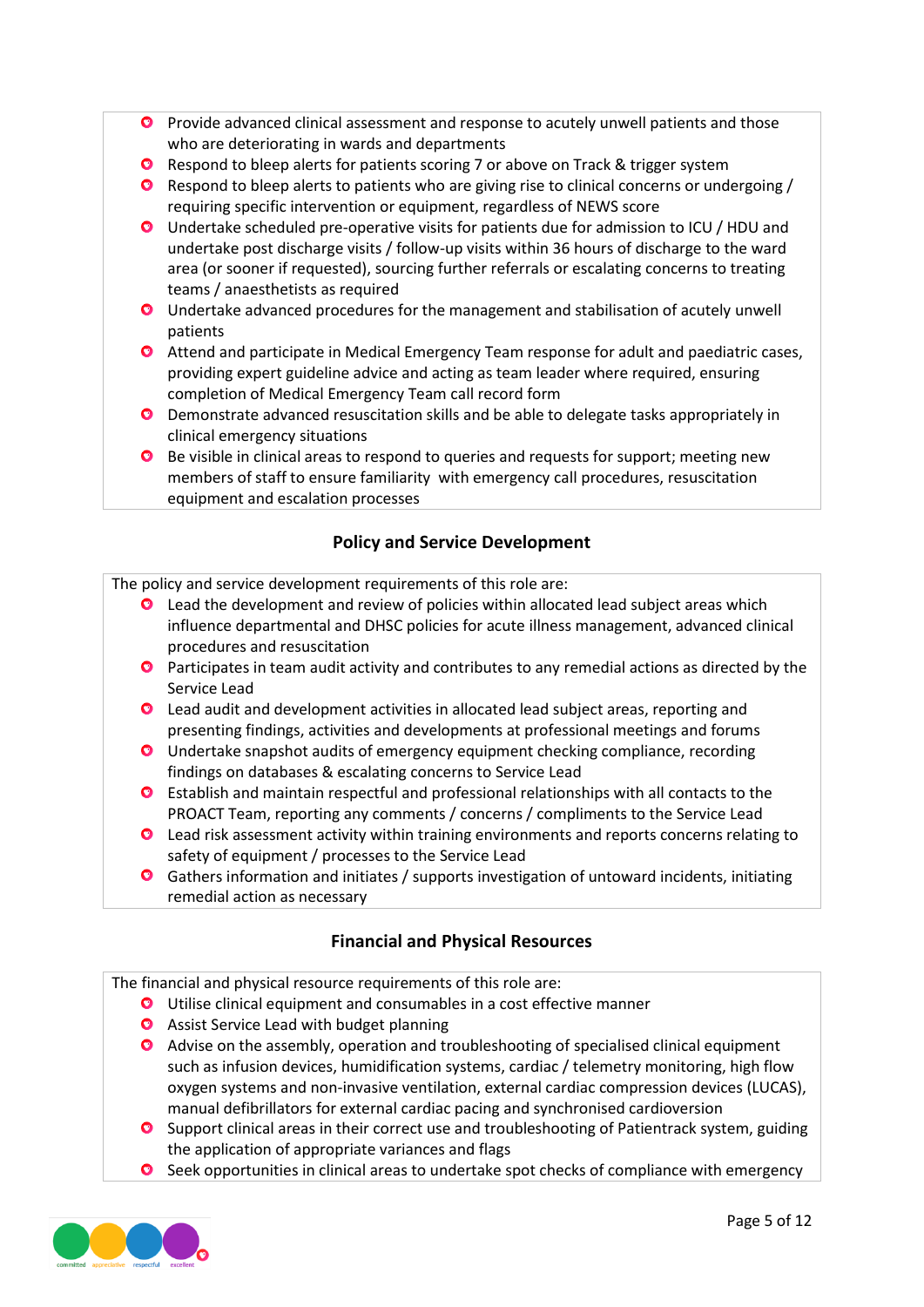equipment checks, advising on stock rotation to reduce wastage of short dated stock; whilst actively promoting compliance with checking processes

- Undertake simple maintenance, cleaning, decontamination and safe storage of training equipment including basic & advanced training manikins, defibrillators, audio-visual equipment
- **O** Rotate training consumables to ensure the most cost effective and cost efficient use of resources
- **O** Become proficient in the use of software / hardware relating to operating training manikins

## **Human Resources**

The Human resource requirements of this role are:

- **O** Act as an effective role model in clinical and training practice, ensuring continual high regard and clinical visibility of the PROACT team at all times
- Deputise as required for the Service Lead, undertaking line management responsibilities in their absence
- Assist Service Lead in the recruitment of new members to the team
- **O** Support the induction of new team members familiarising with team specific equipment & procedures
- **O** Support, mentor and enable the development of Band 6 Practitioners, undertaking regular development reviews, formulating action plan and maximising developmental opportunities
- Assist in the development of the Team Assistant role
- Deal with conflict and initial consequences with diplomacy and professionalism, escalating concerns to Service Lead, Heads of Department, Duty Manager as appropriate
- Assist with undertaking training needs analysis relating to resuscitation and acutely unwell patient training
- Deliver a wide range of resuscitation and acutely unwell patient related training, leading on key subject areas as allocated
- **O** Support Clinical Lead for EPR / Clinical Informatics in delivering scheduled training for clinical staff in the use of the NEWS and Patientrack systems
- **O** Seek and promote opportunities to engage staff in bedside teaching / ward based teaching to maximise opportunities to embed evidence based practice
- Assess candidate competency against national guidelines for resuscitation practice and acutely unwell patient competencies during formal training courses
- **O** Supervise written examination conditions during nationally accredited courses, reporting any concerns to the course director

## **Information Resources**

The information resource requirements of this role are:

- Complete required documentation to standards in DHSC policies for record keeping
- **O** Record all clinical and telephone advice given and entering detail into required databases for audit data collection
- Utilise clinical information systems to provide clinical information, blood results & radiological findings to enable patient assessment and planning of care
- Utilise simple databases and learning management systems to record booking arrangements, training activity and course outcomes
- $\bullet$ Input and submit data of duty clinical practitioner activity to maintain databases for monthly returns via the Critical Care Department for audit purposes

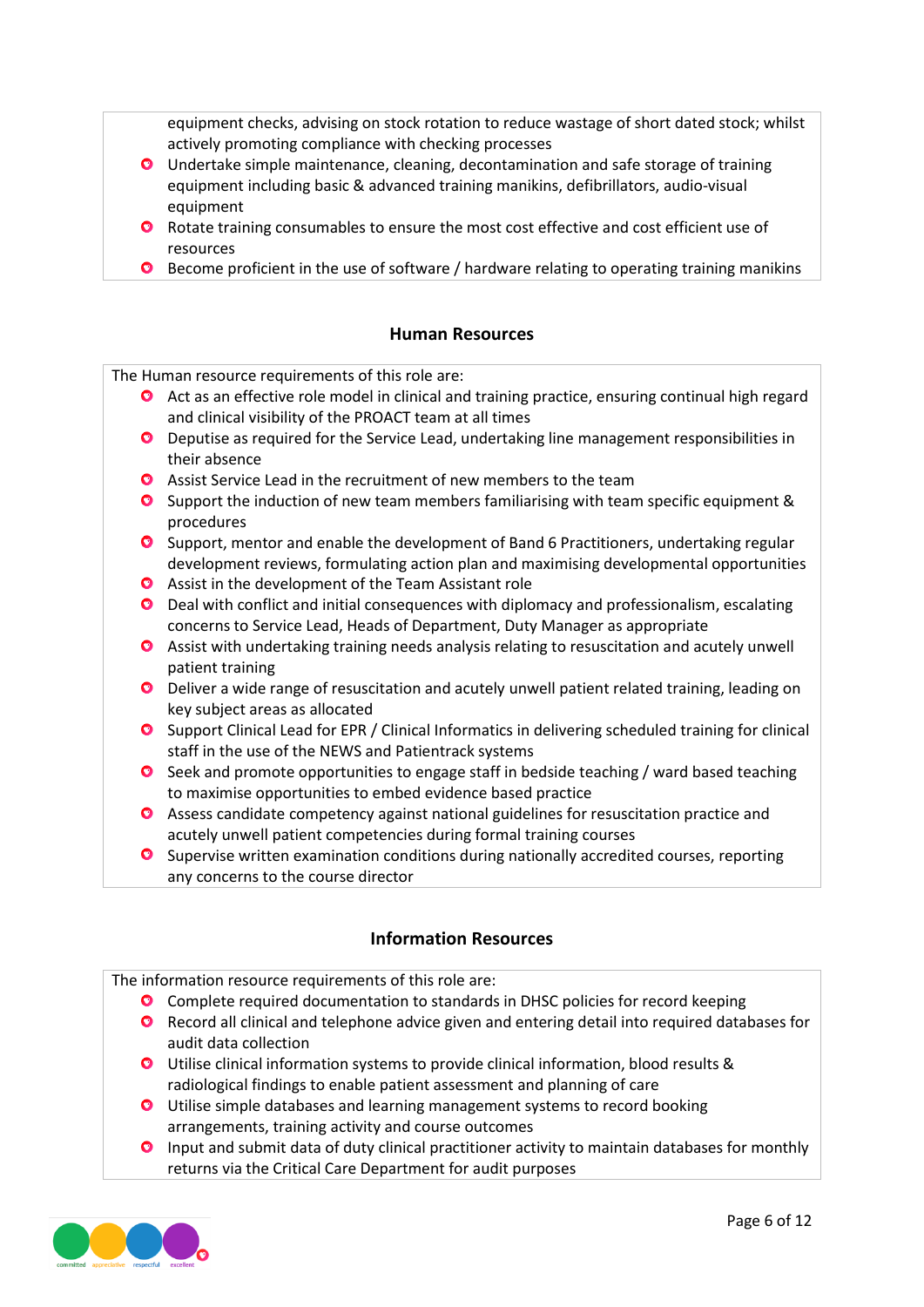- **O** Access patient administration systems to gather audit data for emergency calls activity and outcome in preparation for presenting at weekly mortality meetings
- Receive paper based documentation regarding emergency calls activity and emergency equipment checking processes, transcribing relevant data onto databases for report generation and presentation
- **O** Access data to assist with report writing and preparing data for presentation at mortality reviews and professional forums
- **O** Present team activity data, audits and developments at professional meetings and forums

#### **Research and Development**

The research and development requirements of this role are:

- **O** Lead on audit and research within key subject areas undertaking departmental audits against national and locally agreed standards, undertaking literature reviews to support evidence based practice
- **Present audit and research findings at meetings and professional forums as required**
- Continue to develop professionally in the specialist fields of critical care outreach, advanced procedures and resuscitation practice acquiring up to date evidence base to support practice

### **Freedom to Act**

The freedom to act requirements of this role are:

- Safeguard the health, safety and welfare of patients, relatives, staff, course attendees, instructors and visiting faculty, in line with DHSC procedures
- **O** Act autonomously in the provision of care for acutely unwell patients, managing a caseload of acutely unwell patients in collaboration with clinical teams. Responsible for deciding frequency of required input, decision to 'discharge' from our clinical service, decision to escalate patient to critical care teams and to initiate immediate management such as; airway control, fluid boluses as per patient group directives.
- Undertake Duty Clinical or Duty Training Practitioner duties in line with PROACT Team Operational Policy
- **O** Take responsibility for attending own mandatory training in accordance with DHSC Mandatory Training Policies & development as agreed in Personal Development Plan

#### **Confidentiality**

In the course of your duties you may have access to confidential material about patients, members of staff or other business of the Department. On no account must information relating to identifiable patients be divulged to anyone other than authorised persons, for example, medical, nursing or other professional staff, as appropriate, who are concerned directly with the care, diagnosis and /or treatment of the patient. If you are in any doubt whatsoever as to the authority of a person or body asking for information of this nature, you must seek advice from your manager. Similarly, no information of a personal or confidential nature concerning individual members of staff should be divulged to anyone without the proper authority having first been given. Failure to observe these rules will be regarded by your employers as gross misconduct which could result in disciplinary action being taken against you. In the case of information held on computer systems, you may be held personally liable if you in any way knowingly contravene the appropriate terms of the Data Protection Act 2018.

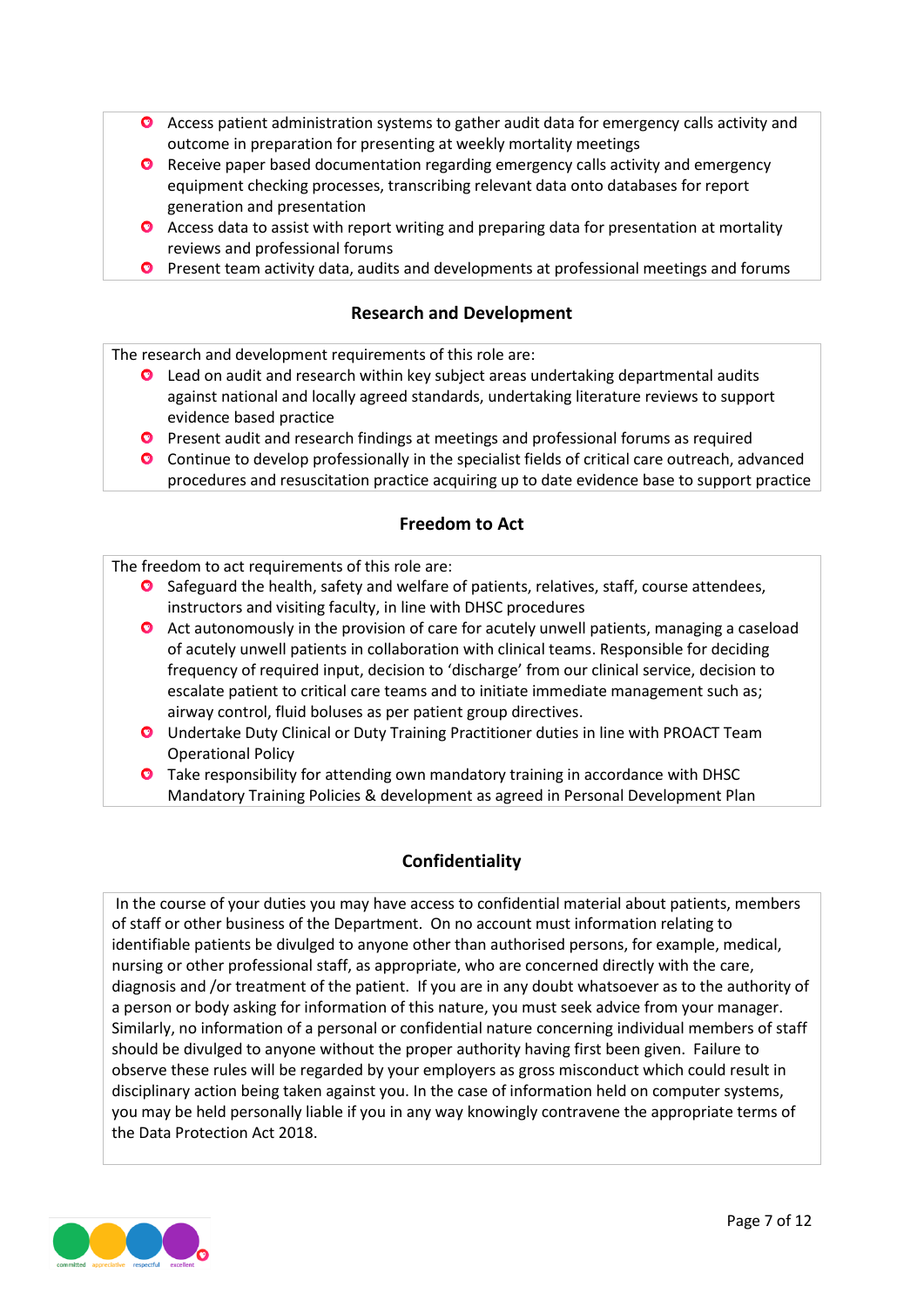## **Health & Safety**

It is the duty of all employees to work in such a way that accidents to themselves and to others are avoided, and to co-operate in maintaining their place of work in a tidy and safe condition, thereby minimising risk. Employees will, therefore, refer any matters of concern through their respective line managers. Similarly, it is each person's responsibility to ensure a secure environment and bring any breaches of security to the attention of their managers.

In the absence of Manager/ Deputy Manager, the Registered Nurse is responsible for all patients, staff, allied health professionals, the building and all safety protocols.

### **Safeguarding**

The Isle of Man is committed to safeguarding and promoting the welfare of children, young people and adults at risk and expects staff to share this commitment. Staff must work in accordance with all health and social care policies relating to safeguarding.

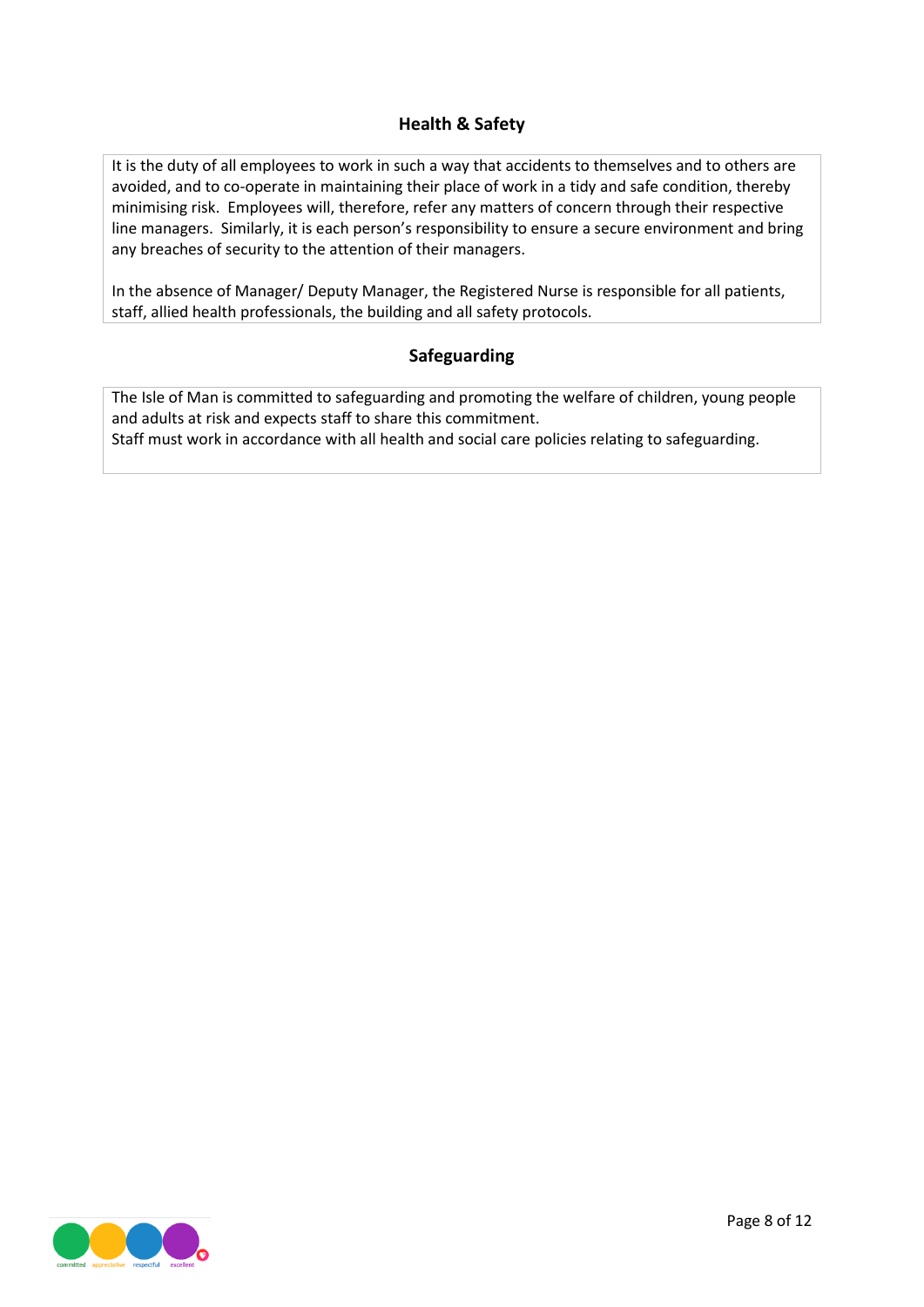# **Job Description Appendix 1**

## **Physical, mental and emotional demands of the job and working conditions**

This section should describe the nature, level, frequency and duration with which you will be expected to deal with physical, mental and emotional effort and the nature, level, frequency and duration of demands arising from inevitably adverse environmental conditions.

#### **Physical Effort**

- **O** Frequently requiring dexterity and prolonged periods of fixed position to undertake acute care skills and emergency procedures – such as difficult venous access, emergency airway management, defibrillation
- **O** Frequently undertaking sudden physical activity in responding to emergency call bleeps
- Regular repositioning patients with / without mechanical aids, transferring patients between departments, assembling and moving clinical equipment
- **O** Frequent bending / crouching to assist patients in confined spaces as part of emergency response, and to assess drainage in catheters, chest drains etc
- Regular stretching across to examine patients, adjusting oxygen flow, manipulation of IV infusions and other medical devices
- O Occasional sudden and prolonged physical activity when undertaking cardiopulmonary resuscitation in emergency situations
- **O** Regular moving and handling of heavy equipment, up to 29kg when setting up / clearing and storing of training manikins, trolleys & benches / tables without mechanical aids
- Regular physical activity demonstrating cardiopulmonary resuscitation on manikins at floor level and on beds, demonstrating choking management techniques
- **O** Frequent repetitive movements such as data entry into computer systems and regular work with visual display units / patient monitoring systems
- **O** Frequent visiting all clinical areas across hospital site and occasional visits to other DHSC sites for training / meeting purposes

#### **Mental Effort**

- **O** Regularly planning workload based on handover and referral information
- **O** Frequently delivering ad hoc and bed-side training to clinical staff in relation to acutely unwell patients
- **O** Regular requirement to mentor and support Band 6 PROACT Practitioners
- Occasional requirement to mentor and support students and clinical staff shadowing the PROACT Team
- **O** Frequent requirement to change from routine to emergency response and make changes from planned workload due to changing patients situations and new referrals
- **O** Regularly undertake, compile and document detailed and often rapid assessment of patient condition, formulating immediate and short term action plans
- **O** Regularly document assessments and activity / plans with frequent interruptions from staff, bleeps and emergency bleeps
- **O** Frequently calculating drug dosages and infusion rates, often in emergency situations
- Frequently informing patients and relatives of assessment findings and management / escalation plan
- **O** Regular intense effort and concentration when delivering training sessions, assessing candidates and ensuring safe practice in training situations
- **O** Frequent interruptions to office based work due to telephone enquiries / Visitors
- **O** Regular detailed data entry of clinical activity, emergency call outcomes and training activity

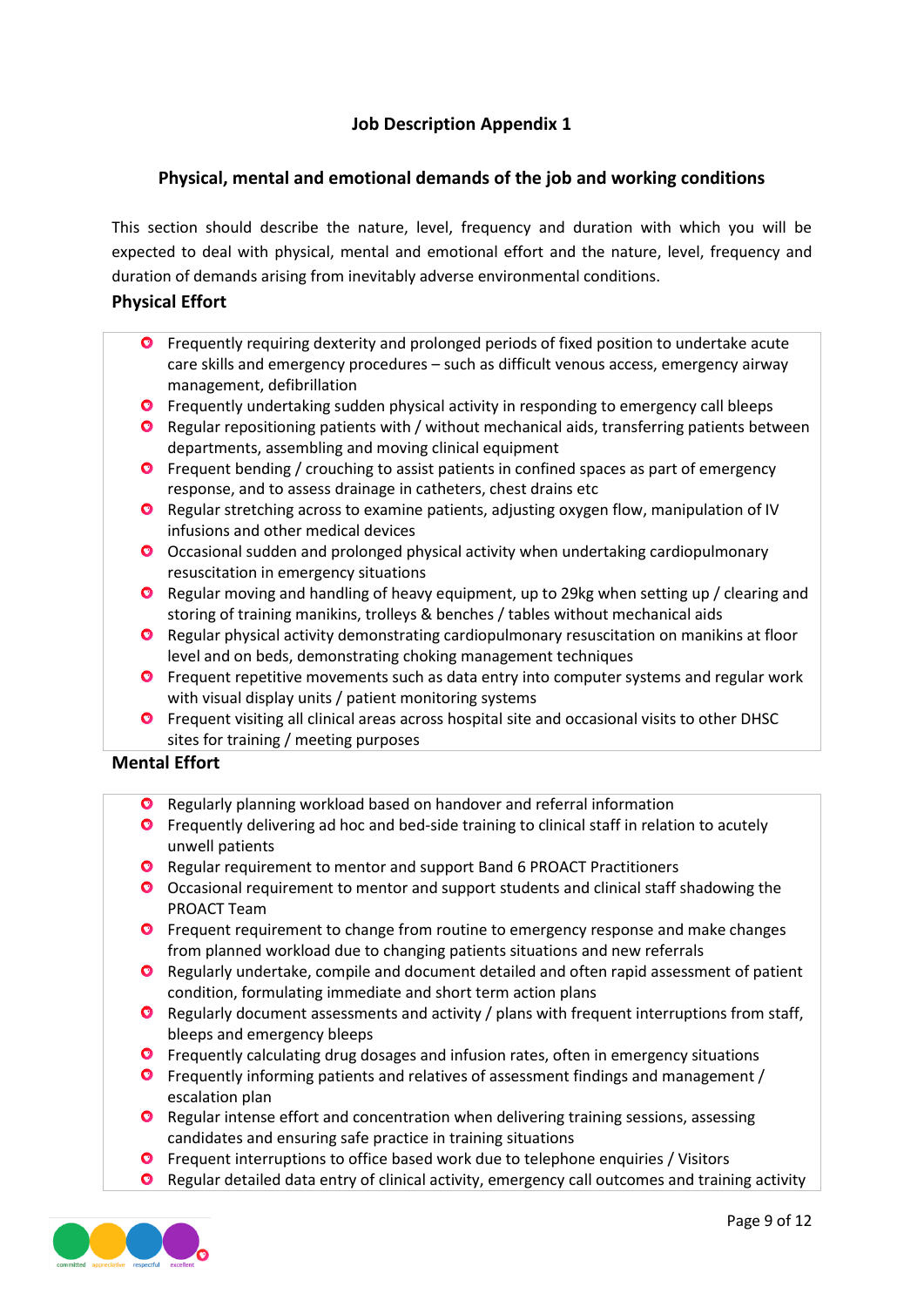and candidate performance

#### **Emotional Effort**

- Frequently dealing with acutely unwell and distressed patients / relatives and involved in breaking bad news with medical staff
- **O** Frequent involvement with acutely confused and potentially aggressive patients and their relatives
- **O** Frequent involvement in distressing situations at end of patient's life, emergency situation or devastating diagnosis
- **O** Frequently processing upsetting information regarding patient outcome when gathering audit data for MET call review / outcomes data, or monthly critical care returns
- Occasional support of clinical staff and PROACT practitioners who may be distressed after clinical emergency situation
- **O** Regular support of anxious course candidates, informing of adverse assessment outcomes and dealing with competency issues

#### **Working Conditions**

- **O** Frequently working in confined spaces where patients have collapsed or deteriorated
- **O** Frequently working in clinical areas with minimal air conditioning
- **O** Regular exposure to patients requiring isolation for confirmed or suspected infections
- **O** Regular exposure to risk of sharps related injury due to clinical procedures and emergency situations
- **O** Regular exposure to blood and body fluids, specimens, foul linen Daily exposure to blood, body fluids, specimens, foul linen when working as duty clinical practitioner which includes input with several patients during one shift
- O Occasional exposure to fleas, lice and other infestations
- Warm training room environments / stock rooms with limited air conditioning
- **O** Frequently cleaning/disinfecting used & potentially contaminated training equipment e.g. resuscitation masks and changing manikin / lung systems
- Working with sharp objects where there is a risk of injury e.g. clearing away training procedure trolleys
- **O** Frequent distractions to clinical, training and office based activity due to queries, bleeps, emergency situations
- **O** Clinical environments often very noisy with confused patients, emergency responses, equipment alarms, telephones and pager systems
- Training environment often noisy with emergency scenario activity, equipment alarms / automated instructions and defibrillator safety commands from instructors / candidates

#### **Agreement of above description**

| I have read and agree with the above description |       |  |  |  |
|--------------------------------------------------|-------|--|--|--|
| <b>Job Holder's Name</b> (please print)          | Date: |  |  |  |
| <b>Job Holder's Signature</b>                    |       |  |  |  |
| Line Manager's Name (please print)               | Date: |  |  |  |
| <b>Line Manager's Signature</b>                  |       |  |  |  |

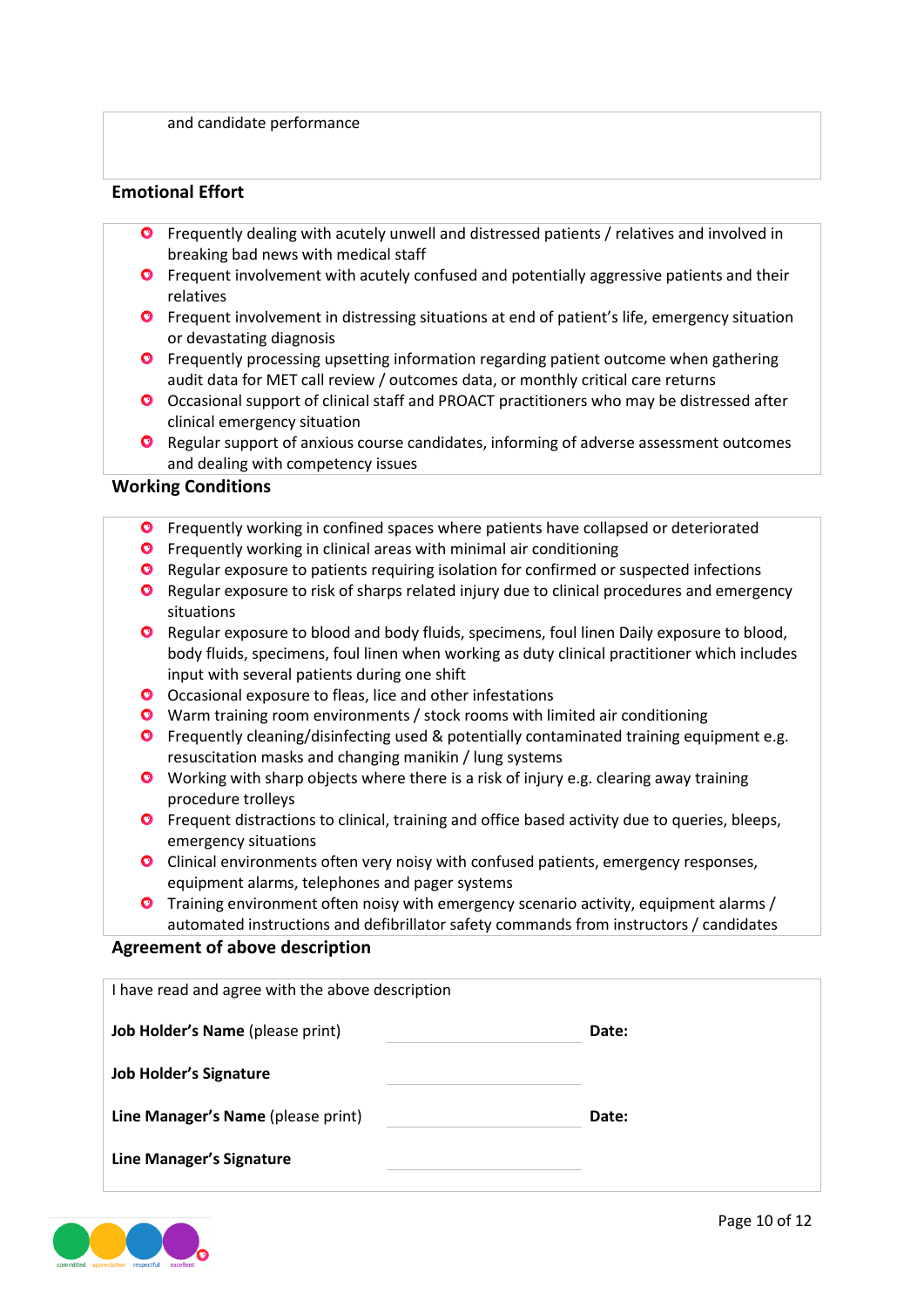

# **Person Specification**

| Job Title:  | <b>PROACT Practitioner</b>               |
|-------------|------------------------------------------|
| Department: | <b>Health and Social Care</b>            |
| Division:   | Hospitals / Emergency & Unscheduled Care |
| Band:       |                                          |

|                   |                                                                                                                | <b>Essential (E)</b> | <b>Method</b>     |
|-------------------|----------------------------------------------------------------------------------------------------------------|----------------------|-------------------|
| <b>Attributes</b> |                                                                                                                | or                   | of                |
|                   |                                                                                                                | Desirable (D)        | <b>Assessment</b> |
|                   | <b>Qualifications</b>                                                                                          |                      |                   |
| $\bullet$         | Registered Health Care Professional with<br>Current registration                                               | E                    |                   |
|                   | Relevant post registration qualification or<br>clinical course                                                 | E                    | Application       |
| O.                | Clinical Assessment / Patient examination<br>Course                                                            | D                    |                   |
|                   | <b>O</b> Advanced Life Support Course Provider                                                                 | E                    |                   |
| $\bullet$         | <b>Resuscitation Council Generic Instructor</b><br>Course                                                      | E                    |                   |
| $\bullet$         | Advanced Life Support Approved<br>Instructor (or working towards)                                              | E                    |                   |
| $\bullet$         | Paediatric Advanced Life Support Provider                                                                      | D                    |                   |
| $\bullet$         | AIM / ALERT Course Instructor                                                                                  | D                    |                   |
| $\bullet$         | Recognised teaching / assessing course                                                                         | E                    |                   |
| $\bullet$         | Degree level qualification                                                                                     | E                    |                   |
| $\bullet$         | Competent with extended roles e.g.<br>Venepuncture, cannulation, urethral<br>catheterisation                   | E                    |                   |
| <b>Experience</b> |                                                                                                                |                      |                   |
| Ø                 | Minimum of 5 years' experience in acute /<br>critical care areas                                               | E                    | Application &     |
|                   | <b>O</b> Experience of managing patients requiring<br>non-invasive respiratory support                         | E                    | Interview         |
| $\bullet$         | Experience of delivering resuscitation /<br>acutely ill patient related training sessions<br>to clinical staff | D                    |                   |
| $\bullet$         | Experience of leading emergency team<br>response                                                               | D                    |                   |
| $\bullet$         | Experience in a leadership role                                                                                | D                    |                   |